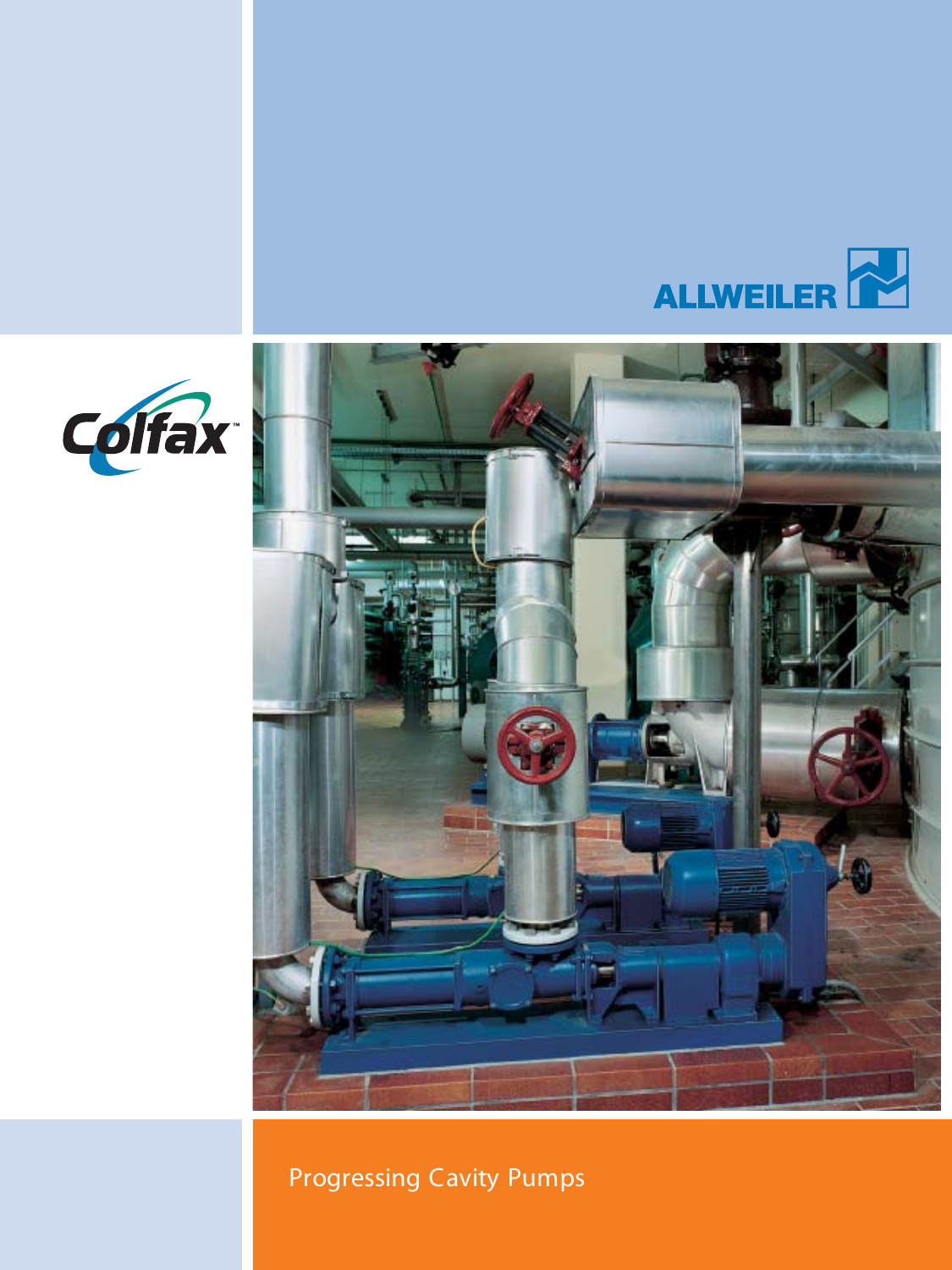

## >> Full Range of Progressing Cavity Pumps

### Pumps Suited for Your Application

Your pumping requirements demand fluid transfer solutions that are engineered and manufactured with an in-depth knowledge of the unique advantages of progressing cavity technology. Allweiler PC pumps from Colfax deliver reliable, efficient and stable performance for a wide range of liquids including highly viscous, neutral or aggressive fluids with entrained air, or even with fiber and solids content.

ALLWEILER Progressing Cavity Pumps range from small dosing pumps, sanitary pumps, close coupled/block, equal wall stator pumps, vertical (stator immersed) pumps, to open-throat pumps. ALLWEILER offers a full range of pumps for a wide range of applications, which assures the most economical and reliable pumping solution for your individual pumping application.



### Further Advantages

- *• High metering accuracy for dosing occulants, precipitants, neutralizing agents or for sampling*
- *• Continuous, extremely gentle, and non-pulsating pumping*
- *• Low shear rates maintain liquid structure*
- *• Excellent self-priming capability, including highly-contaminated and difcult-to-handle liquids.*
- *• Available in various materials of construction.*
- *• Suitable for products with dry solids content up to 45%.*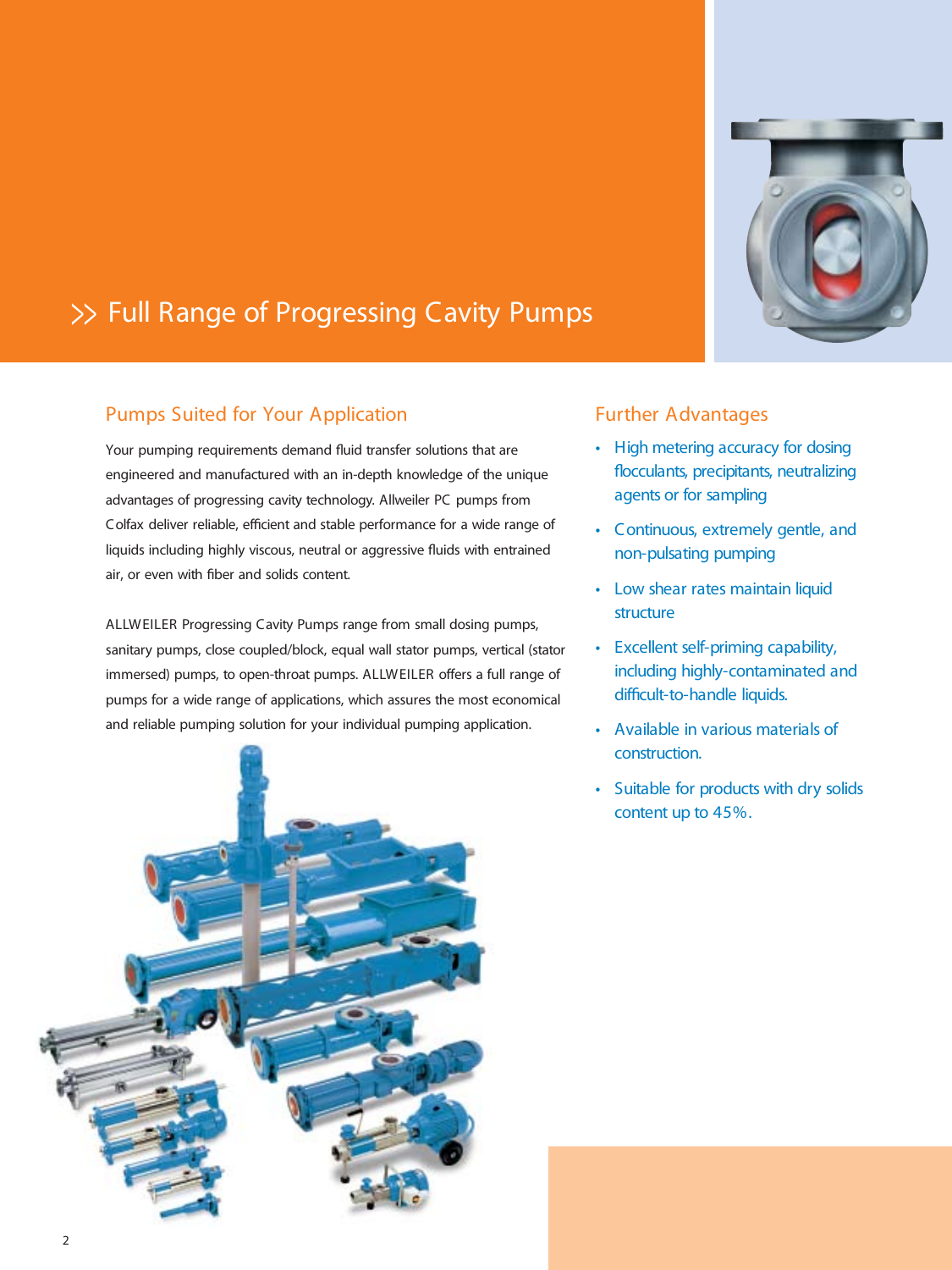## >> Progressing Cavity Pumps

### Pumping Principle

The ALLWEILER progressing cavity pump is a rotary self-priming positive displacement pump. The pumping elements are the rotating eccentric screw (rotor) and the fixed, abrasion resistant, elastomeric lined stator. In any crosssectional plane, the stator elements are in contact with one another at three points (AE1L and Tecflow), or two points (AE and the other types). These points form three (2:3) or two (1:2) seal lines along the length of the stator elements. The material is contained in the sealed enclosed cavities, which are formed as the rotor rotates and is displaced axially and continuously from the suction to the discharge of the pump.

ALLWEILER supplies various pump types for horizontal, vertical and wet well installations. The pump design, bearing assembly, type of shaft seal, and the material selection can be adapted to optimally suit each particular application.

Pumps are supplied in either frame or close coupled/block design. Either design may be used with a speed reducer or various other types of drivers. Pump speeds may also be controlled by the use of a variable frequency drive.

### Pumping Slurries Containing Abrasive Solids

Pumping slurries containing abrasive solids requires adjusting the maximum differential pressure per stage to maximize pumping element life. The table below shows all maximum pressure per stage based on a slurry's abrasive nature. Light abrasion would be water with some organic solids. Medium abrasion would be slurries with soft solids, such as clay slurries or gypsum slurries. Heavy abrasion would be slurries containing harder solids, such as emery dust, lapping compound, sand or grit slurries.

#### Pumping Slurries Containing Abrasive Solids

| Max. Pressure Per Stage in PSI | None |     | Light Medium Heavy |       |
|--------------------------------|------|-----|--------------------|-------|
| 2:3 Uneven Wall                | 58.  | 58. | 52.5               | -22.5 |
| 1:2 Uneven Wall                | 87   | 60  | 35.                | 15    |
| 1:2 Even Wall                  | 174  | 120 | 70.                | 30    |

Contact factory representative for viscosities greater than 250,000 cPs.

### Applications

For pumping a wide range of liquids including highly viscous, neutral or aggressive fluids with entrained air, or with fiber and solids content.

Some of the industries served are chemical, petrochemical, pulp and paper, soaps and fats, paint and latex, food and beverage, plastics, ceramics, sugar, water and wastewater, agriculture, and shipbuilding.



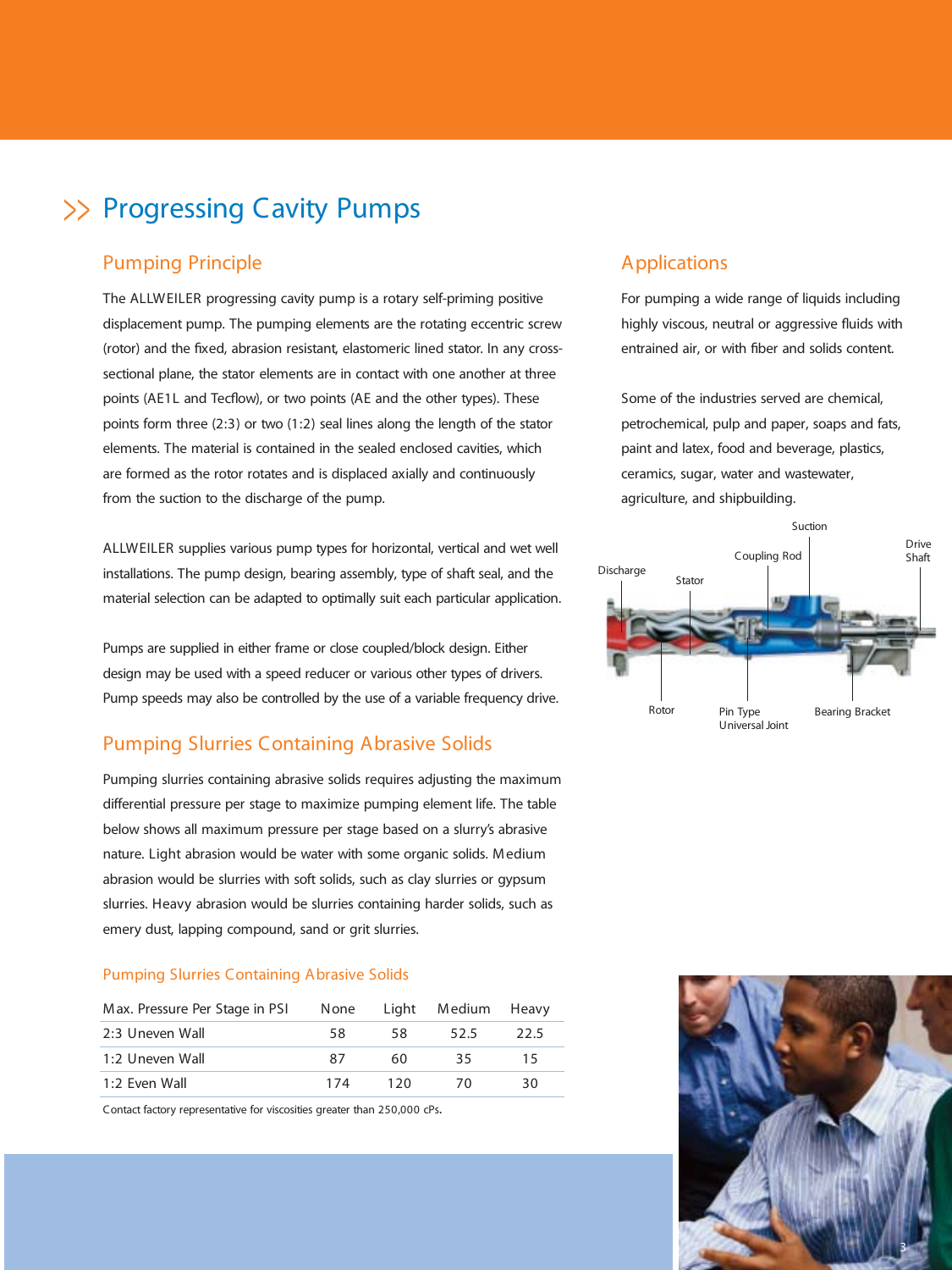# >> Progressing Cavity Pumps



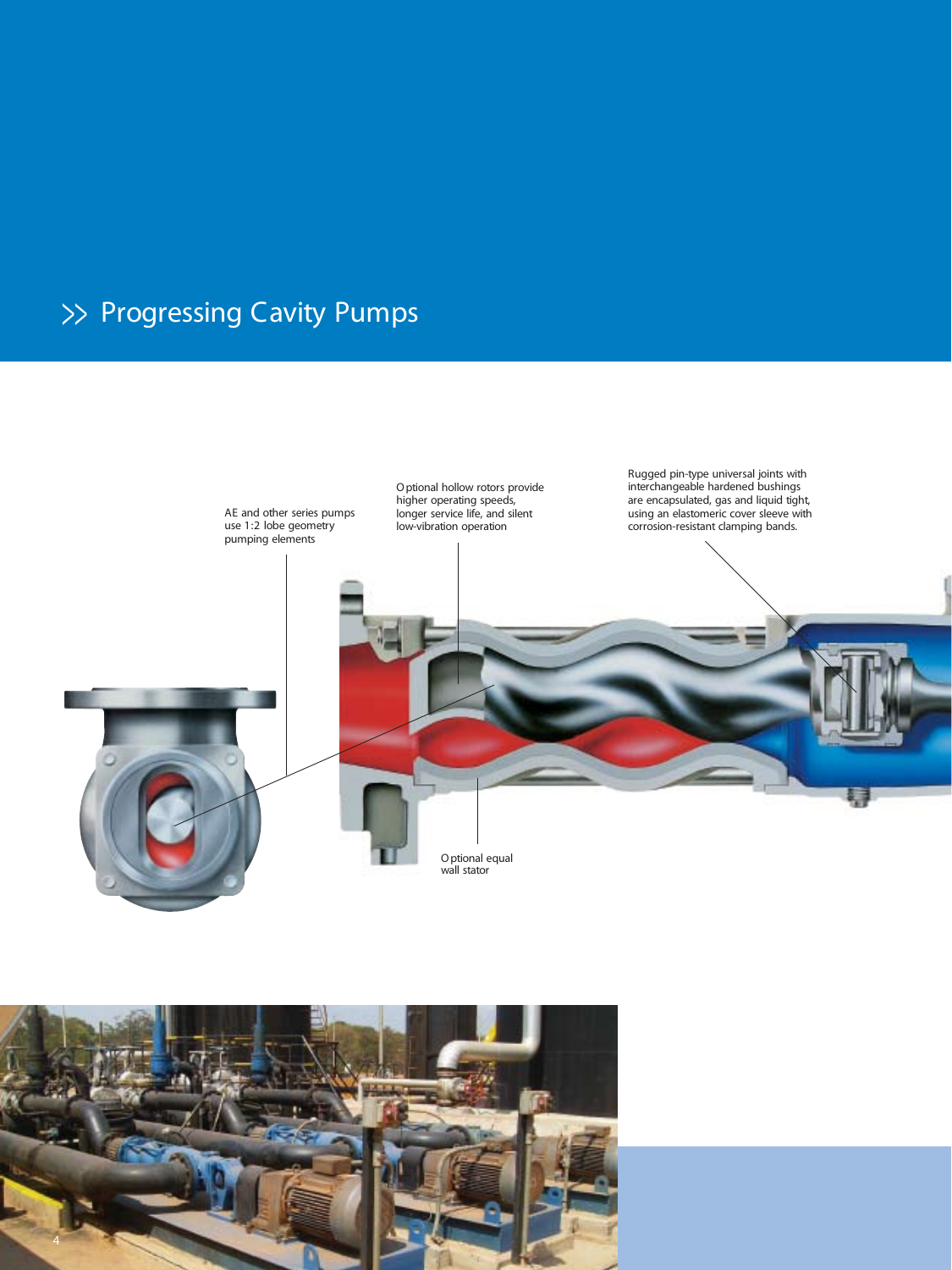

### *Series AE – Design ID* **Bearing Frame Configuration**



Bearing as an assembly can be completely pressed from the drive shaft. Shaft seal accessible without completely dismantling pump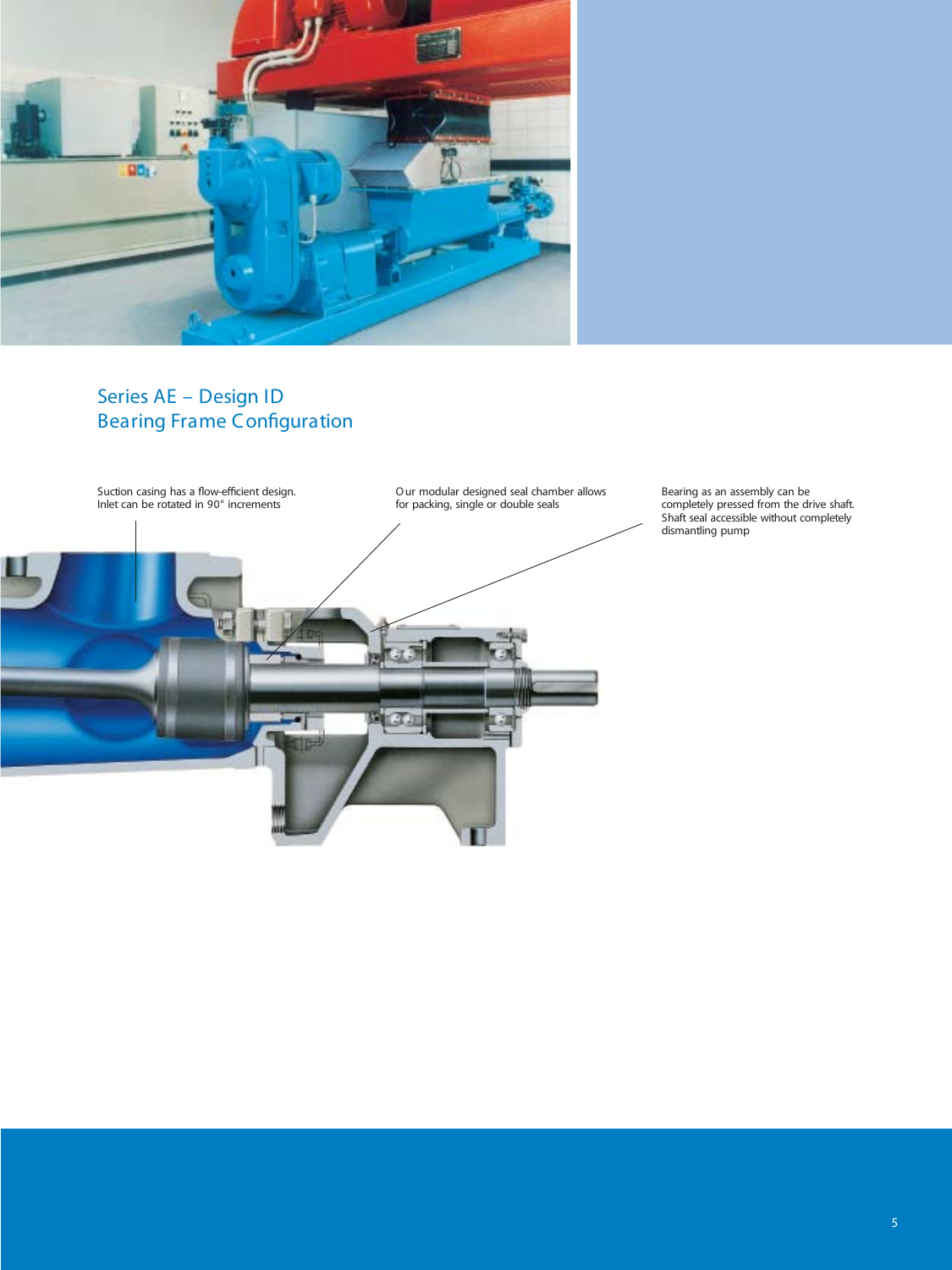# >> Close Coupled/Block Type Progressing Cavity Pumps

ALLWEILER close coupled/block style progressing cavity pumps provide a space saving economical design for commercial, industrial, water and wastewater treatment industries.

The AEB pump is standard 1:2 rotor-stator geometry.

Tecflow and AEB1L pumps are 2:3 long rotor-stator geometry. The Tecflow and AEB1L offer 100% greater flow at similar speeds when compared to conventional pumps with similar size 1:2 geometry pumping elements.



### Pump Features

- *• Quick pump delivery due to the use of standard, reliable components successfully used* in *thousands* of *field applications*
- *• Easily removable split packing gland*
- *• Smaller shaftseal diameter reduces face velocity and friction rate*
- **•** Easily accessible shaft seal area results *from* a smaller drive flange diameter *and easily removable split packing gland*
- *• Shaft with wear-resistant coating in the stufng box area*

### **Pump Benefits**

- *• Stable performance*
- *• High metering accuracy*
- *• Short, space-saving design as a close coupled/block pump*
- *• Improved overall efciencies due to three enclosed pump cavities and more consistent elastomer wall thickness* reduces slip

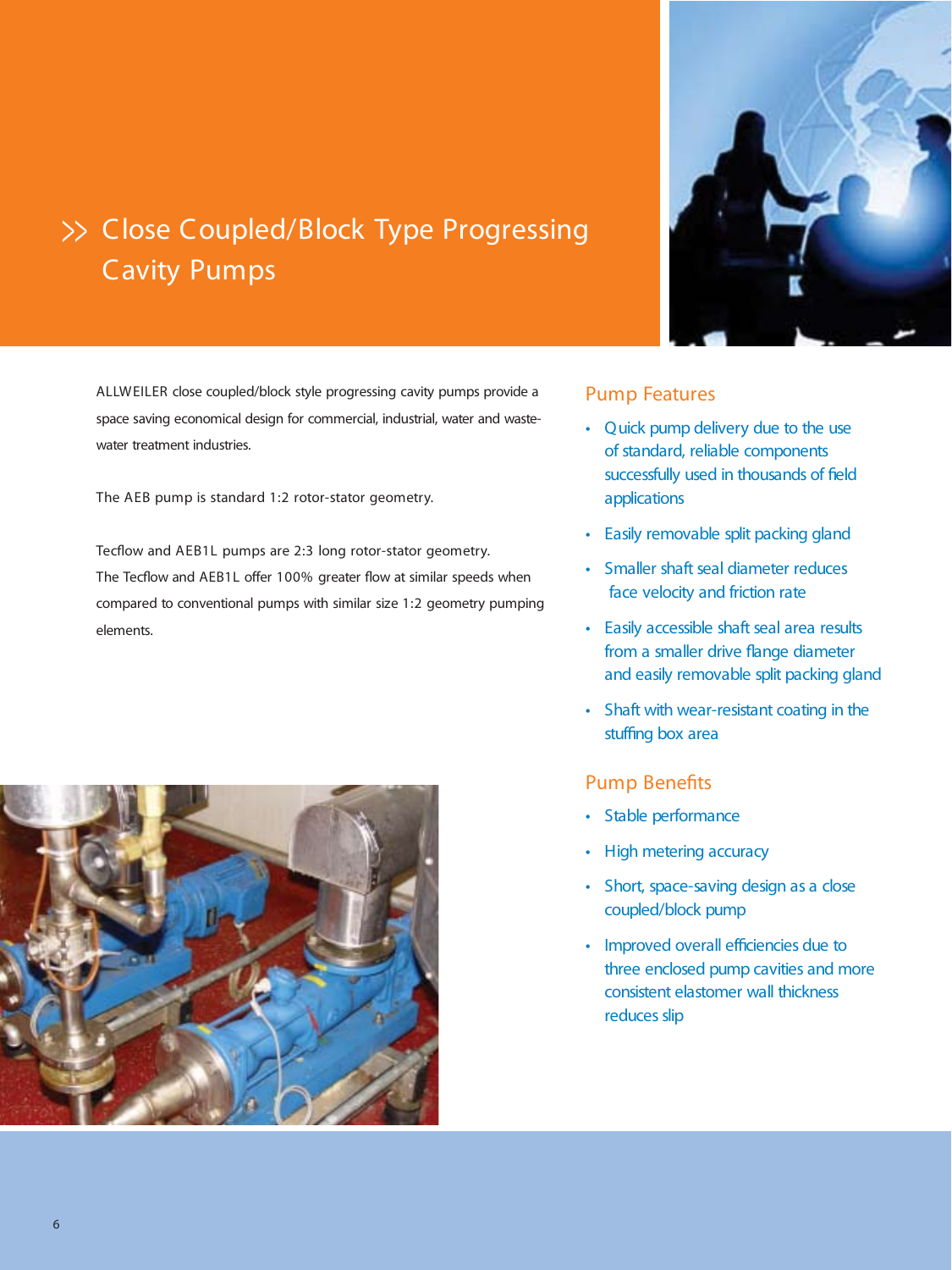### *Series AEB – Design IE Close Coupled Conguration*

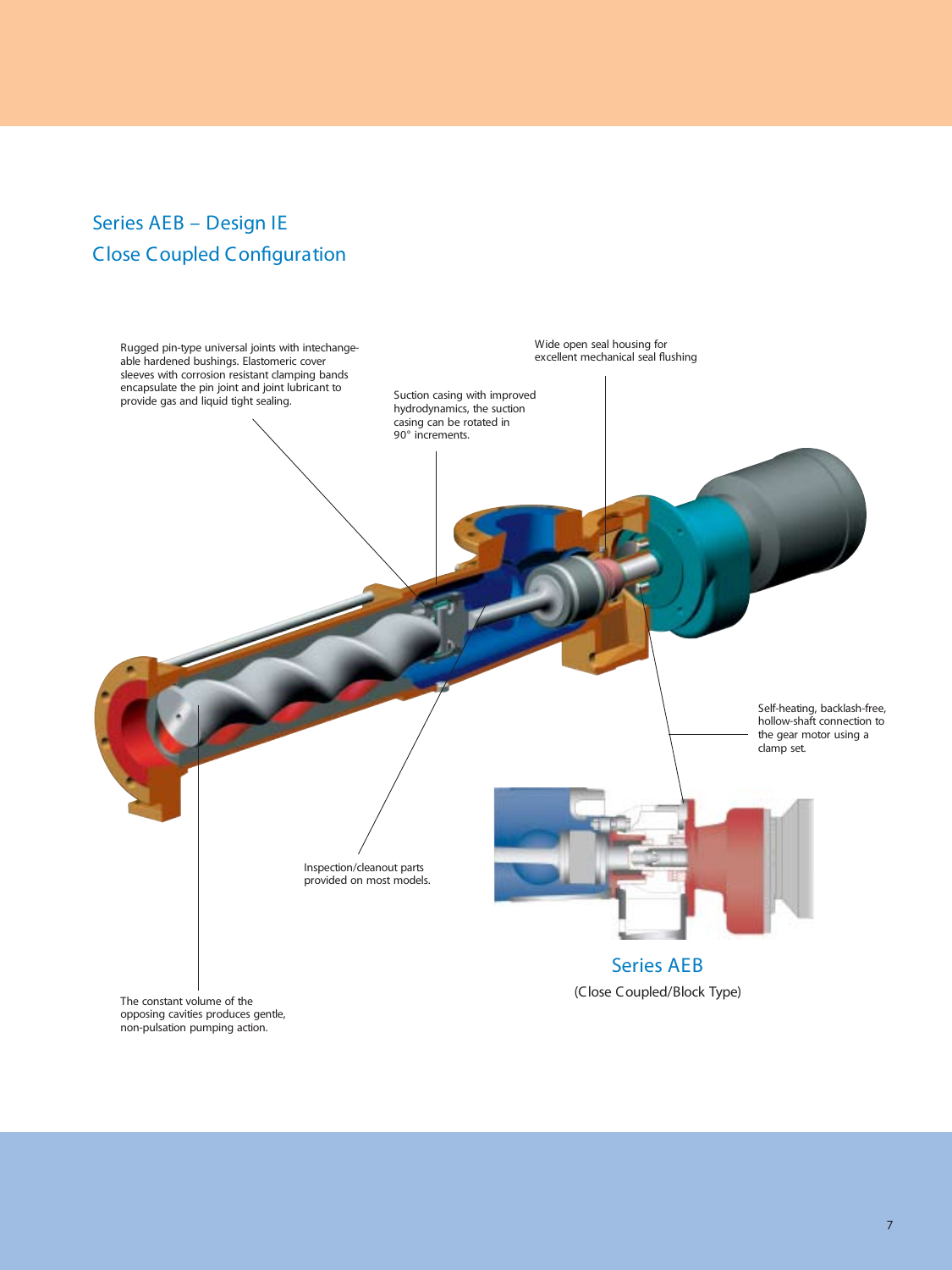## >> Non-Equal Wall or Equal Wall Thickness

### Advantages of Equal Wall Stators

Depending on the liquid pumped, elastomeric stators are available either with Un-Equal Wall or Equal Wall thickness. Advantages of stators with Equal Wall thickness include:

- *• Lower starting and running torque*
- *• Reduced power requirements, quiet operation, nonpulsating pumping*
- *• More stable ow characteristic, better volumetric efciency*
- *• Higher pressure capability*
- *• Lower replacement costs with expensive elastomers*



### Torque Requirements



The motor power required to overcome the friction created by the interference fit of the rotor and stator on an Equal Wall stator is approximately 60% that of a Non-Equal Wall stator. This is a result of smaller surface contact.



### Pin Type Universal Joint

- *• Only 4 wearing parts*
- *• Wearparts hardened to 64 HCR*
- *• No axial seals*
- *• Oil lubricated*
- *• Inexpensive to replace*
- *• Easy maintenance*
- *• Rugged pin-type universal joints with interchangeable hardened bushings are encapsulated, gas and liquid tight, using an elastomeric cover sleeve with corrosion-resistant clamping bands*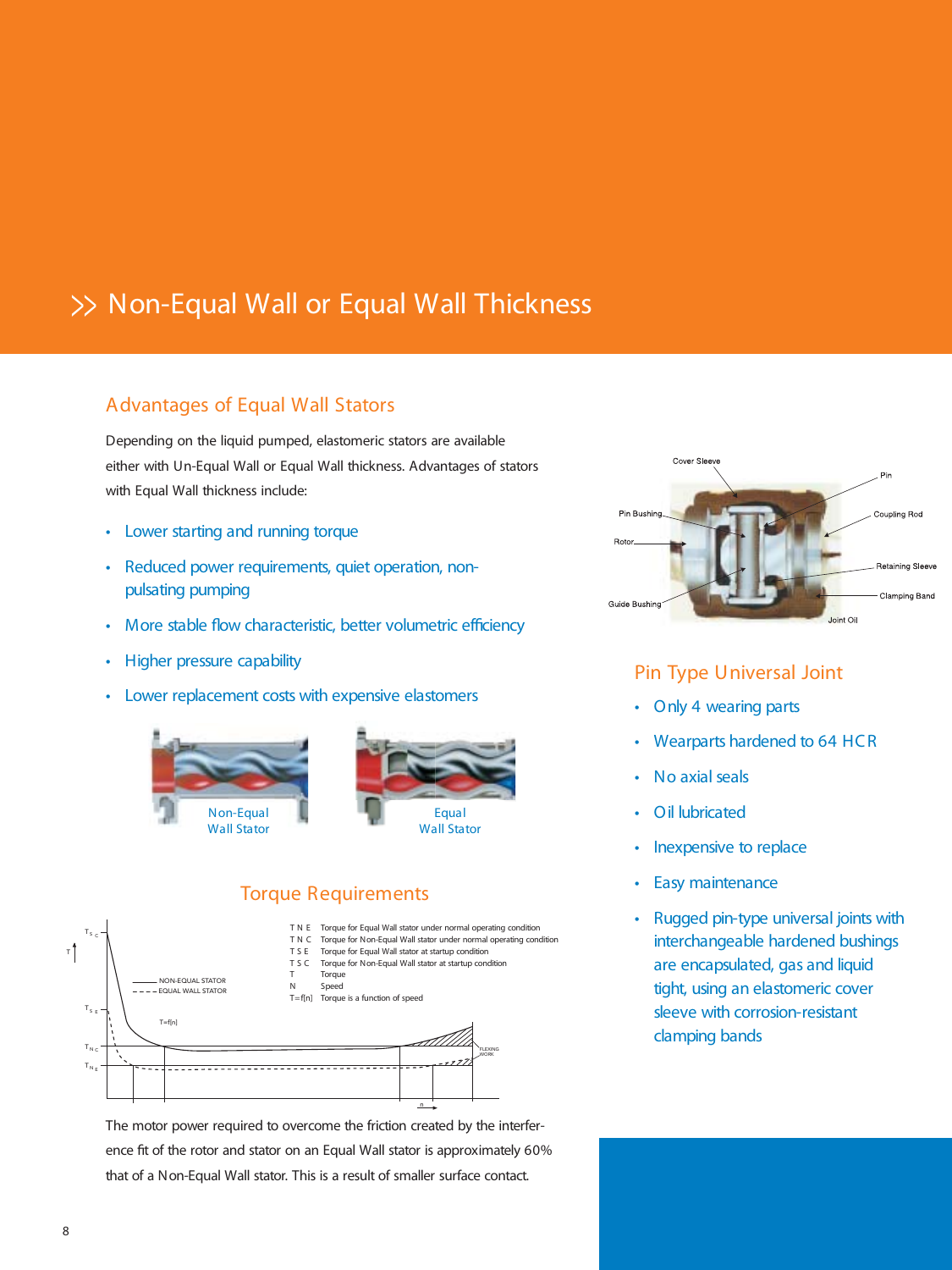# >> Progressing Cavity Pumps – Open Throat Type





### *Series AEN\_RG*

Twin auger open throat pump with compression zone design; no need for a bridge breaker.





Temperature measurement using a temperature sensor in the stator elastomer shuts off pump motor when high temperature set point is exceeded. Suitable for all liquids to be pumped.



### Adjustable stator (Patent-No. DE 3641 855)

For adjusting the compression of the stator elastomer on the rotor. As the stator and rotor wear, the compression can be adjusted to an "as new" condition, extending pump life. Can also be used for loosening the compression fit between rotor and stator to lessen the starting torque requirement.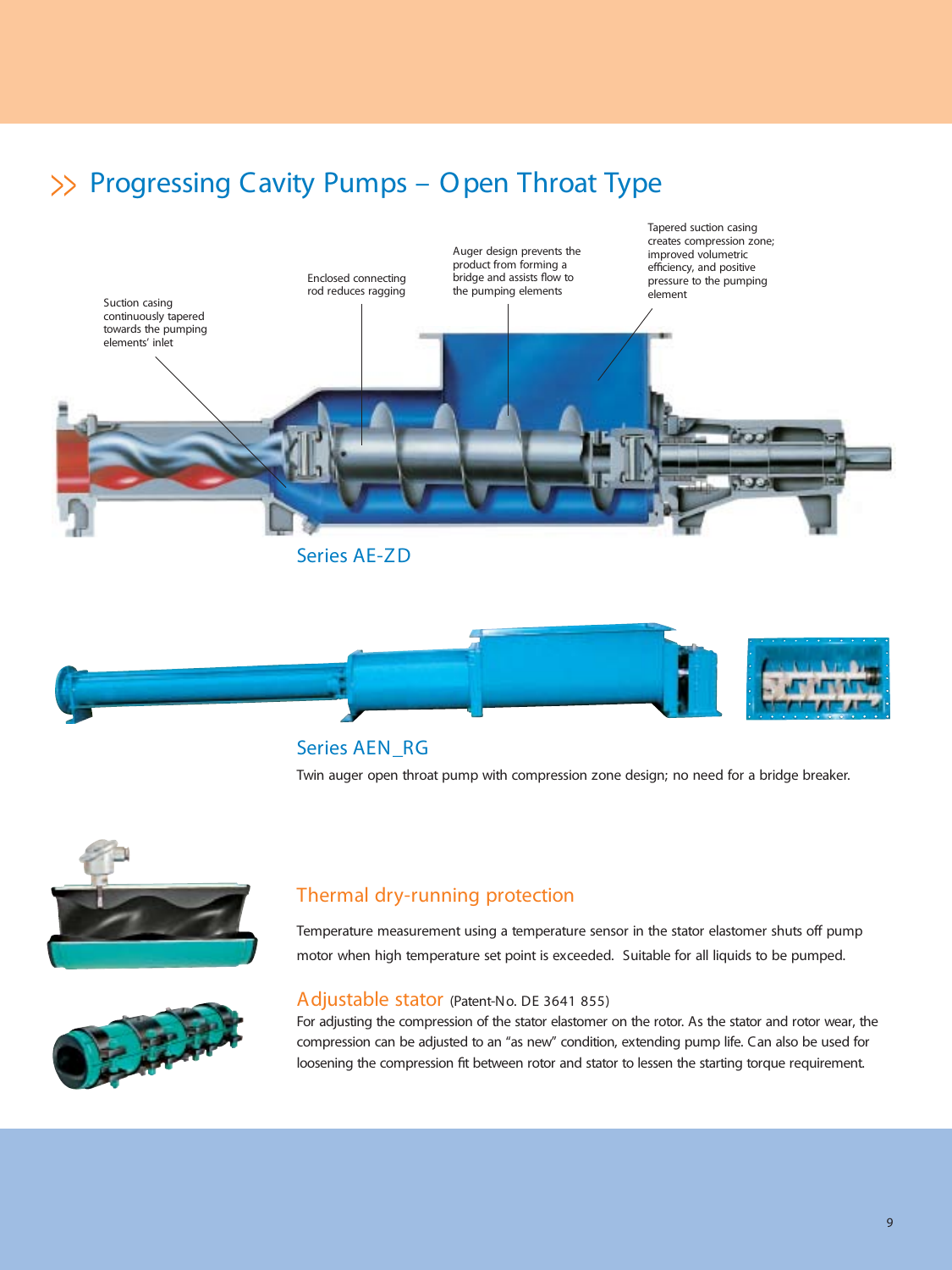

# >> Performance Range

| Series                                                                                                                                                                                                                               |                 | <b>Pump Design</b>                                                                     |                                        |                                                                                                                                                                                                                                                                                          |                                      |              |                                   |       |                                        |                 |                                              |                |       |                 |
|--------------------------------------------------------------------------------------------------------------------------------------------------------------------------------------------------------------------------------------|-----------------|----------------------------------------------------------------------------------------|----------------------------------------|------------------------------------------------------------------------------------------------------------------------------------------------------------------------------------------------------------------------------------------------------------------------------------------|--------------------------------------|--------------|-----------------------------------|-------|----------------------------------------|-----------------|----------------------------------------------|----------------|-------|-----------------|
|                                                                                                                                                                                                                                      | Bearing Housing | lace<br>Quick Cleaning<br>Feeding Screw<br>ᇟ<br><b>Bracket</b><br>$\equiv$<br>Cleaning |                                        |                                                                                                                                                                                                                                                                                          | Rate of Flow<br>at $?p = 0$ bar max. |              | Temperature<br>of Fluid<br>Pumped |       | <b>Delivery</b><br>Pressure<br>max. ?p |                 | Discharge<br>Pressure<br>max. p <sub>d</sub> |                |       |                 |
|                                                                                                                                                                                                                                      |                 | With                                                                                   |                                        |                                                                                                                                                                                                                                                                                          |                                      | <b>USgpm</b> | $m^3/h$                           | I/min | °F                                     | $\rm ^{\circ}C$ | PSI                                          | bar            | PSI   | bar             |
| AE. E-ID                                                                                                                                                                                                                             | $\bullet$       |                                                                                        |                                        |                                                                                                                                                                                                                                                                                          |                                      | 1980         | 450                               | 7500  | 300                                    | 150             | + 85                                         | $*6$           | 230   | 16              |
| <b>AEB E-IE</b>                                                                                                                                                                                                                      |                 | $\bullet$                                                                              |                                        |                                                                                                                                                                                                                                                                                          |                                      | 765          | 174                               | 2900  | 210                                    | 100             | 85                                           | 6              | 230   | 16              |
| <b>AE.N-ID</b>                                                                                                                                                                                                                       | $\bullet$       |                                                                                        |                                        |                                                                                                                                                                                                                                                                                          |                                      | 1280         | 290                               | 4850  | 300                                    | 150             | 232                                          | 16             | 230   | 16              |
| <b>AEB N-IE</b>                                                                                                                                                                                                                      |                 | $\bullet$                                                                              |                                        |                                                                                                                                                                                                                                                                                          |                                      | 490          | 111                               | 1850  | 210                                    | 100             | 175                                          | 12             | 230   | 16              |
| AE.H-ID                                                                                                                                                                                                                              | $\bullet$       |                                                                                        |                                        |                                                                                                                                                                                                                                                                                          |                                      | 765          | 174                               | 2900  | 300                                    | 150             | 350                                          | 24             | 360   | 25              |
| AEB 4H-IE                                                                                                                                                                                                                            |                 | $\bullet$                                                                              |                                        |                                                                                                                                                                                                                                                                                          |                                      | 53           | 12                                | 200   | 210                                    | 100             | 350                                          | 24             | 360   | 25              |
| AE. N-RG                                                                                                                                                                                                                             | $\bullet$       |                                                                                        | $\bullet$                              |                                                                                                                                                                                                                                                                                          |                                      | 132          | 30                                | 500   | 300                                    | 150             | + 230                                        | $*16$          | + 230 | $*16$           |
| <b>TECFLOW</b>                                                                                                                                                                                                                       |                 | $\bullet$                                                                              |                                        |                                                                                                                                                                                                                                                                                          |                                      | 820          | 186                               | 3100  | 104                                    | 40              | 58                                           | $\overline{4}$ | 230   | 16              |
| AE.N-ZD                                                                                                                                                                                                                              | $\bullet$       |                                                                                        | $\bullet$                              |                                                                                                                                                                                                                                                                                          |                                      | 198          | 45                                | 750   | 300                                    | 150             | 260                                          | 18             | 275   | 19              |
| AEB.N-ZE                                                                                                                                                                                                                             |                 | $\bullet$                                                                              | $\bullet$                              |                                                                                                                                                                                                                                                                                          |                                      | 198          | 45                                | 750   | 210                                    | 100             | 175                                          | 12             | 190   | 13              |
| <b>ANP</b>                                                                                                                                                                                                                           | $\bullet$       |                                                                                        |                                        |                                                                                                                                                                                                                                                                                          |                                      | 11           | 2.5                               | 42    | 300                                    | 150             | 175                                          | 12             | 230   | 16              |
| <b>ANBP</b>                                                                                                                                                                                                                          |                 | $\bullet$                                                                              |                                        |                                                                                                                                                                                                                                                                                          |                                      | 11           | 2.5                               | 42    | 210                                    | 100             | 175                                          | 12             | 230   | 16              |
| <b>ASP</b>                                                                                                                                                                                                                           | $\bullet$       |                                                                                        |                                        | $\bullet$                                                                                                                                                                                                                                                                                |                                      | 11           | 2.5                               | 42    | 300                                    | 150             | 175                                          | 12             | 175   | 12 <sup>°</sup> |
| <b>ASBP</b>                                                                                                                                                                                                                          |                 | $\bullet$                                                                              |                                        | $\bullet$                                                                                                                                                                                                                                                                                |                                      | 11           | 2.5                               | 42    | 210                                    | 100             | 175                                          | 12             | 175   | 12 <sup>2</sup> |
| <b>ADP</b>                                                                                                                                                                                                                           | $\bullet$       |                                                                                        |                                        |                                                                                                                                                                                                                                                                                          |                                      | 3            | 0.6                               | 10    | 300                                    | 150             | 175                                          | 12             | 320   | 22              |
| <b>ADBP</b>                                                                                                                                                                                                                          |                 | $\bullet$                                                                              |                                        |                                                                                                                                                                                                                                                                                          |                                      | 3            | 0.6                               | 10    | 210                                    | 100             | 175                                          | 12             | 320   | 22              |
| <b>ACNP</b>                                                                                                                                                                                                                          | $\bullet$       |                                                                                        | $\bullet$                              | $\bullet$                                                                                                                                                                                                                                                                                |                                      | 125          | 29                                | 480   | 266                                    | 130             | 175                                          | 12             | 175   | 12 <sup>°</sup> |
| <b>ACNBP</b>                                                                                                                                                                                                                         |                 | $\bullet$                                                                              |                                        | $\bullet$                                                                                                                                                                                                                                                                                |                                      | 125          | 29                                | 480   | 210                                    | 100             | 175                                          | 12             | 175   | 12 <sup>2</sup> |
| Pump in block design<br><sup>1</sup> 20 bar/290 PSI possible for sizes 380, 750, 1450, 2700<br>10 bar/145 PSI in case of stator with uniform wall thickness $\dot{\mathbf{r}}$ 25 bar/360 PSI possible for sizes 380, 750, 1450<br>╬ |                 |                                                                                        |                                        |                                                                                                                                                                                                                                                                                          |                                      |              |                                   |       |                                        |                 |                                              |                |       |                 |
| The listed performance data is to be used as a reference only.<br>Pumps for discharge pressures up to 150 bar/2175 PSI are<br>Contact factory representative for exact limits of operation.<br>available upon request.               |                 |                                                                                        |                                        |                                                                                                                                                                                                                                                                                          |                                      |              |                                   |       |                                        |                 |                                              |                |       |                 |
| The following materials can be used depending on the type of pumpage and pump series used:                                                                                                                                           |                 |                                                                                        |                                        |                                                                                                                                                                                                                                                                                          |                                      |              |                                   |       |                                        |                 |                                              |                |       |                 |
| <b>Stator Elastomers</b><br>Rotor                                                                                                                                                                                                    |                 |                                                                                        |                                        |                                                                                                                                                                                                                                                                                          |                                      |              |                                   |       |                                        |                 |                                              |                |       |                 |
| 304 Stainless Steel X5CrNi 18 10<br>Tool Steel X210CrW 12<br>316 Stainless Steel X6CrNiMoTi 17 12 2                                                                                                                                  |                 |                                                                                        | WB<br>P<br>$\mathsf{N}$<br>Y<br>E<br>V | <b>Butyl Rubber</b><br>B.<br>Natural Rubber/Butadien<br><b>HP</b><br>High Nitrile Perbunan/Buna N<br>Perbunan/Buna N<br>Silicone Rubber<br>SL<br>Neoprene<br>VU<br>Polyurethane<br>Hypalon<br><b>PE</b><br>Polyethylene<br><b>EPDM</b><br>PTFE Polytetrafluorethylene<br>Fluoroelastomer |                                      |              |                                   |       |                                        |                 |                                              |                |       |                 |

*Contact factory representative for materials not shown.*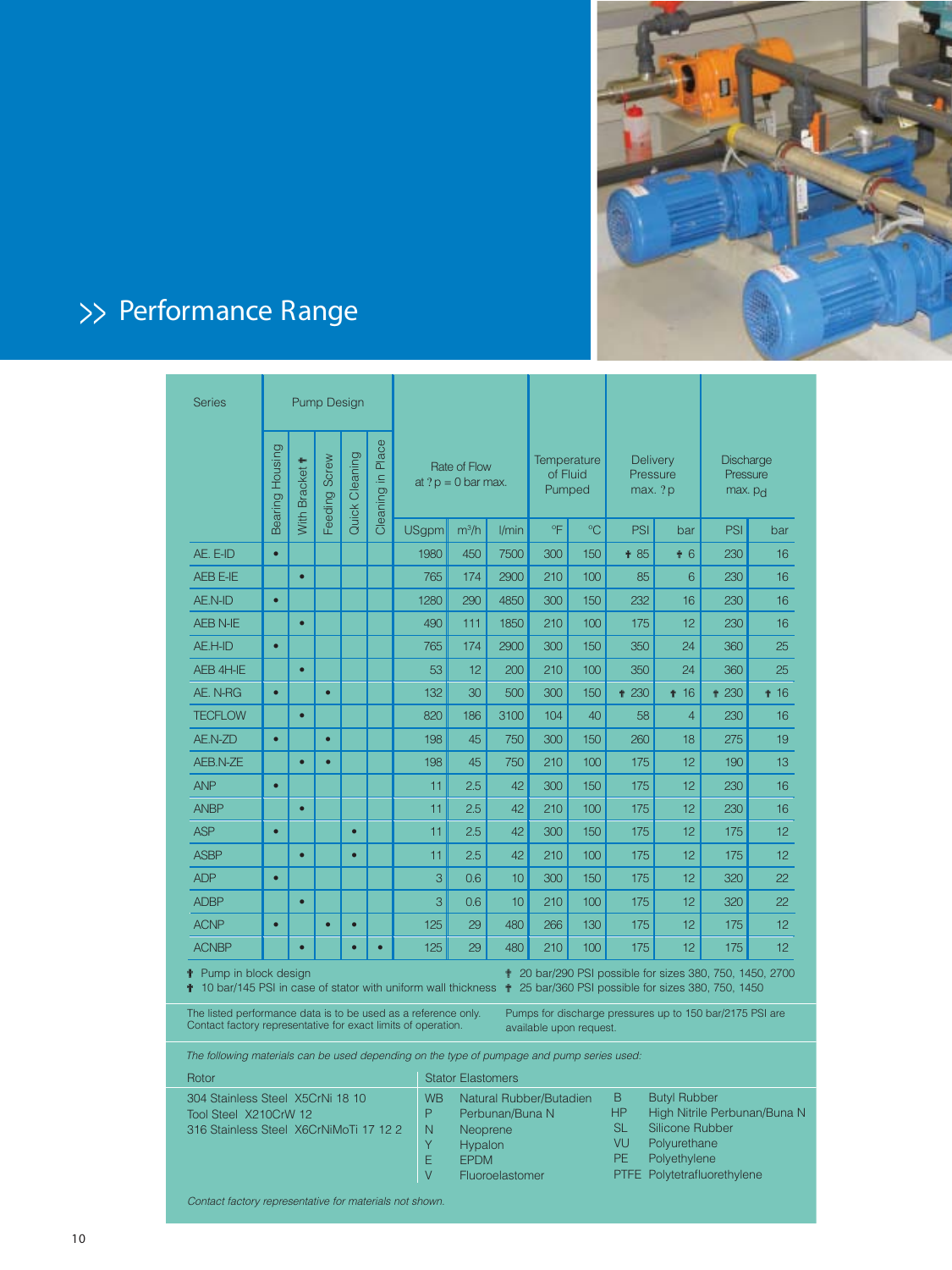#### *Colfax Americas*



#### Colfax Corporation

Colfax Corporation is a world leader in the development, engineering, manufacturing, distribution, service and support of pumping and fluid-handling systems. Specializing in positive displacement and centrifugal technologies, our products support a wide range of industries, from Power Generation and Oil & Gas to Commercial and Navy Marine to a broad range of Industrial applications. For over 10 years, Colfax has remained at the forefront of fluid-handling management by focusing on customer needs for reliable performance around the world.

### Colfax Americas

Colfax Americas serves as the solution provider in fluid handling applications throughout North and South America. Our comprehensive network of direct salespeople, independent distributors and representatives allows us to provide our customers with the local sales support and inventory they require.

Our customers represent diverse end use markets including power generation, crude oil transport, refinery, machinery manufacture, marine, hydrocarbon processing, pulp and paper, polymer and various other process industries. Colfax products meet the strict requirements of our customers' applications and can offer precise, pulseless, and reliable performance. Our experienced engineering staff can help you solve complex design, application, and process issues. We design and develop systems to meet our customers' unique needs—in the Americas and throughout the world.

### Allweiler

With over 140 years of experience, Allweiler AG, A Colfax Business Unit, is Germany's oldest pump manufacturer and serves many different industries around the world. Allweiler is a fully integrated operation with the broadest product offering of precision centrifugal, three-screw, progressing cavity, propeller, peristaltic, rotary-lobe and macerator pumps, as well as large skid systems. Allweiler continually invests in design and production methods. As a result, you will save money as early as the proposal phase and continue to benefit from simplified installation, maintenance, and service. Located in Radolfzell, Bottrop and Gottmadingen, Allweiler is a technical leader in commercial marine, oil and gas, chemical processing, specialty chemical, and waste and wastewater applications.



*Colfax Europe*



*Colfax Asia-Pacic*